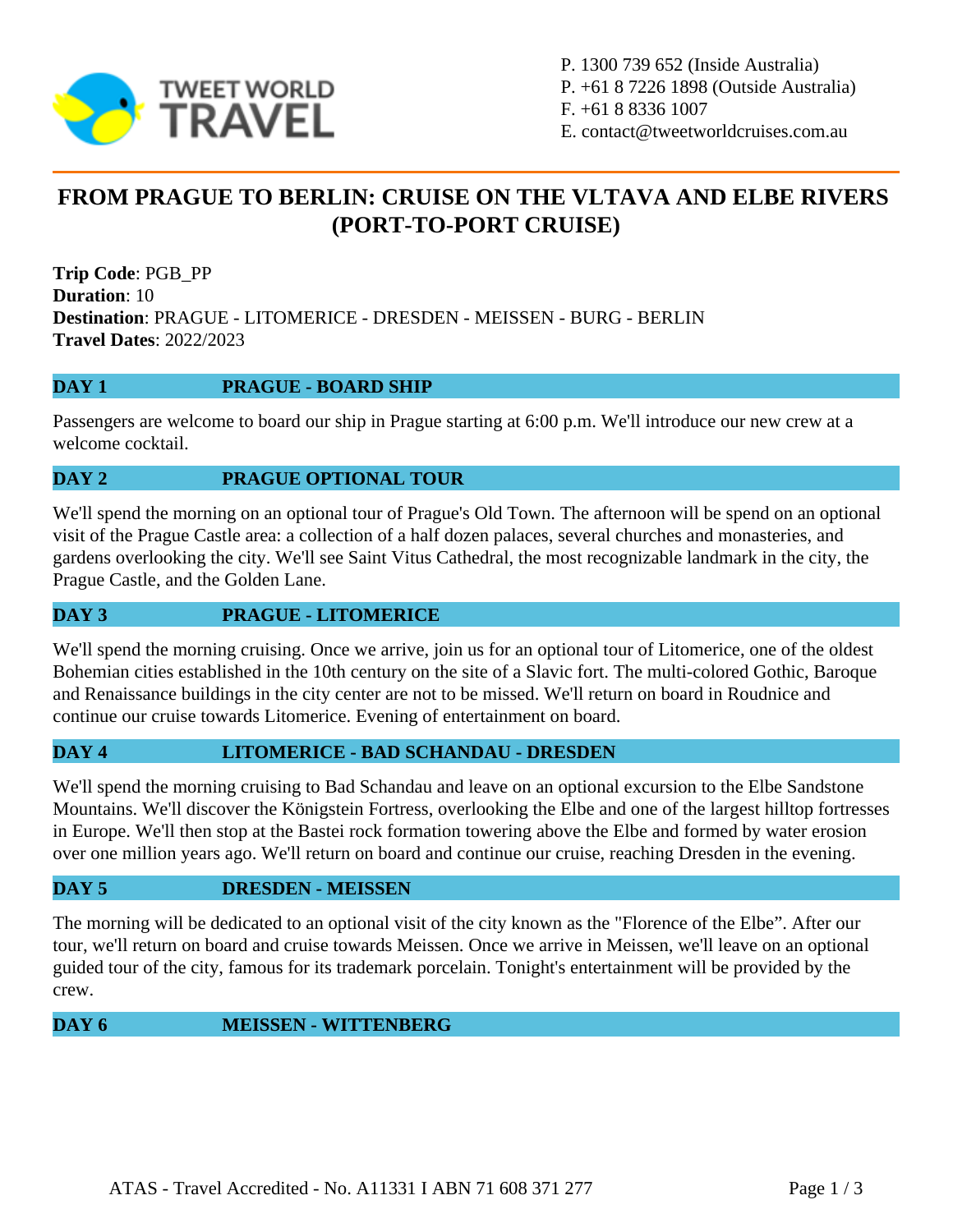The ship will leave early in the morning for Wittenberg, reaching it in the early afternoon. Upon arrival, we'll leave on an optional guided tour of the city. You'll discover the city center and its noble Renaissance-style houses. We'll also visit Luther's house, a former Augustinian monastery which is now the Reformation Museum and listed as a UNESCO World Heritage Site. Enjoy an evening of onboard entertainment. Our ship will cruise through the night.

## **DAY 7 BURG - GENTHIN - BERLIN**

Our ship will leave for Burg early in the morning. Once we arrive, join us for an optional visit of Magdeburg, situated midway on the Elbe River and also on the historic Roman Roads. Once we return on board in Genthin, we'll continue towards Berlin. Enjoy an evening of entertainment on board.

#### **DAY 8 BERLIN - OPTIONAL TOUR**

This morning, join us for an optional tour of Berlin, once the iconic representation of a world divided in two. The afternoon will be dedicated to an optional visit of the gardens at the Sanssouci Palace, the former residence of Frederick the Great. Tonight will be our gala dinner and evening. We'll remain in port overnight.

## **DAY 9 BERLIN DEPARTURE**

Enjoy one last buffet breakfast on board before disembarking at 9:00 a.m. End of our services.

# **Terms And Conditions Liability**

Tweet World Travel (herewith called the Company) acts as a co-ordinator for all persons taking these tours in the making of all arrangements for transportation, sightseeing and hotel accommodation. The Company does not own, manage, control or operate any transportation vehicle, any hotel or restaurant or any other supplier of services. All vouchers and tickets issued are subjected to the terms and conditions specified by the supplier and all services are subjected to the laws of the country where the services are provided. Unforeseeable circumstances such as force majeure, adverse weather, flight rescheduling, hotel overbooking and faults with transportation or road conditions may also have an effect on the tour itinerary after the commencement date. Any decision made in respect of tour services by independent suppliers/operators or airlines to re-route or amend the itinerary due to any of the above or similar circumstances is at the discretion of the tour service provider and Tweet World Travel shall not be liable for any claim whatsoever arising from such events. We strongly urge all customers to undertake a high level of personal responsibility in order to ensure that possessions, equipment and personal documents are closely monitored and protected at all times. We also strongly advise all customers to purchase appropriate travel insurance to protect you from financial loss and personal injuries in the event of an emergency.

You acknowledge and agree that there are inherent risks involved in participating in the tour, including without limitation possible contact with native flora/fauna, local residents, unforeseen events and travel in remote locations. By making a booking, you agree to accept all risks associated with the tour. You agree to unconditionally release us from, all liability, including without limitation in contract and in tort, for any cause or action, including any injury, damage, loss, cost, delay, additional expense or inconvenience caused directly or indirectly as a result of the inherent risks associated with the tour, or any force majeure events or other events which are beyond our control, including but not limited to war, civil disobedience, terrorism, insurrection, accident, explosion, sickness, fire, floods, severe weather, acts of God, acts of Government, alteration or cancellation of scheduled air services, accidents to or failure of machinery or equipment or